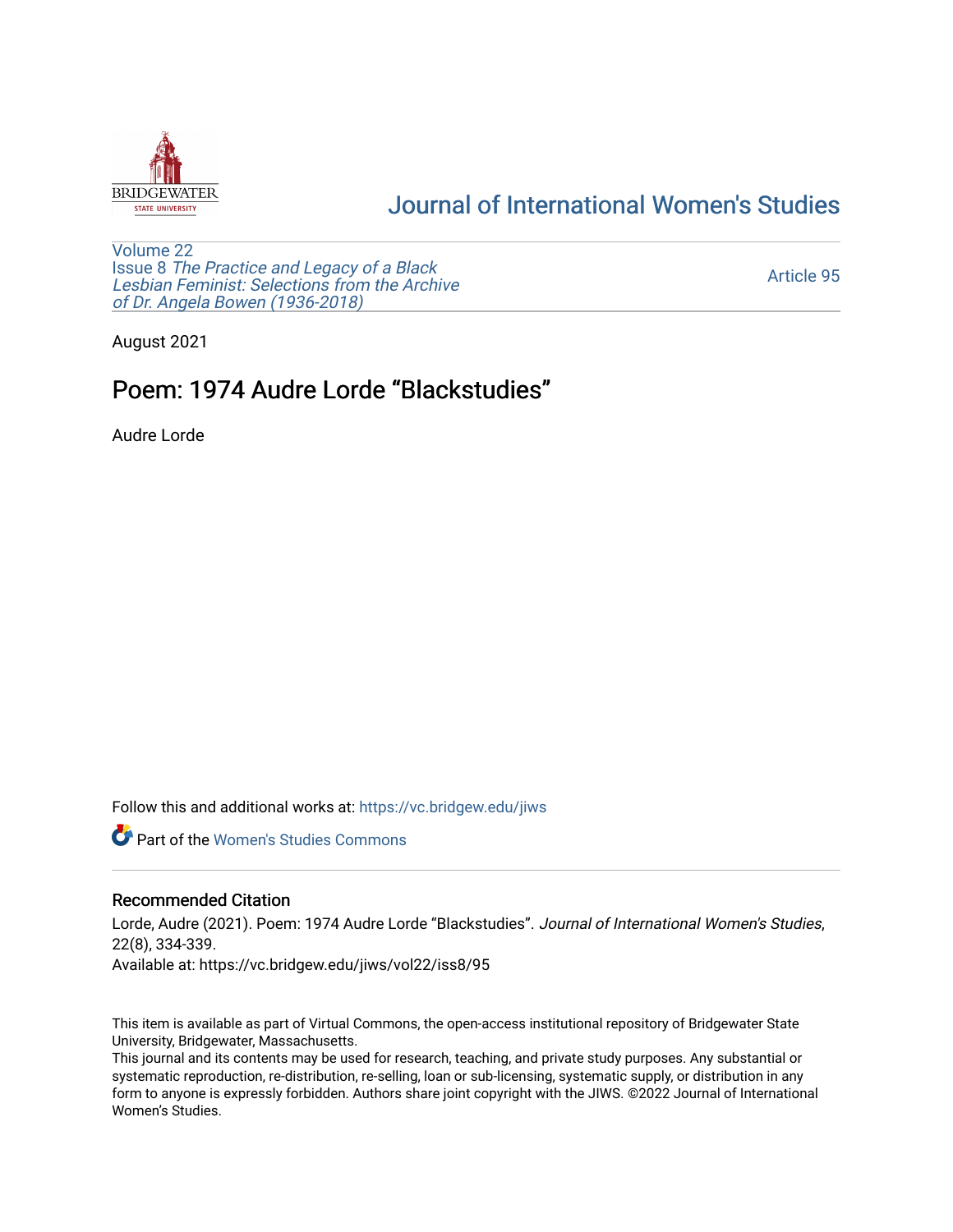# **Blackstudies**

Lorde, Audre . In The Collected Poems Of Audre Lorde , Lorde, Audre, 153-154. New York: 1997.

[ProQuest document link](http://ccl.idm.oclc.org/login?url=https://www.proquest.com/books/blackstudies/docview/2147553333/se-2?accountid=10141)

## FULL TEXT

I

- 1 A chill wind sweeps the high places.
- 2 On the ground I watch bearers of wood
- 3 carved in the image of old and mistaken gods
- 4 labour in search of weapons against the blind dancers
- 5 who balance great dolls on their shoulders
- 6 as they scramble over the same earth
- 7 searching for food.
- 8 In a room on the 17th floor my spirit is choosing
- 9 I am afraid of speaking
- 10 the truth
- 11 in a room on the 17th floor
- 12 my body is dreaming
- 13 it sits
- 14 bottom pinned to a table
- 15 eating perpetual watermelon inside my own head
- 16 while young girls assault my door
- 17 with curse rags
- 18 stiff with their mothers old secrets
- 19 covering up their new promise
- 20 with old desires no longer their need
- 21 with old satisfactions they never enjoyed
- 22 outside my door they are waiting
- 23 with questions that feel like judgements
- 24 when they are unanswered.
- 25 The palms of my hands have black marks running across them.
- 26 So are signed makers of myth
- 27 who are sworn through our blood to give
- 28 legend

Published by Virtual Commons - Bridgewater State University, 2021<br>Page 1 of 6 1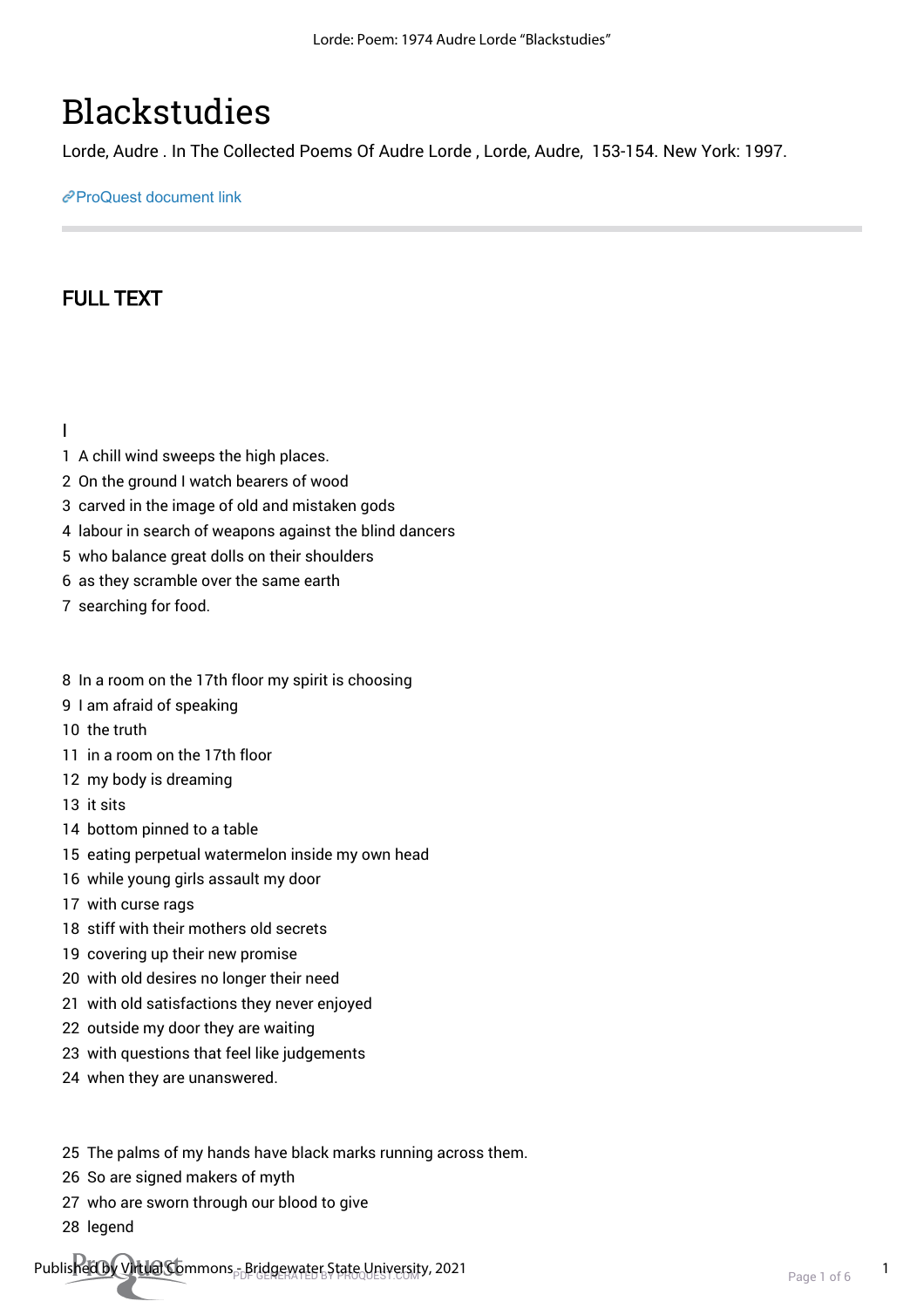- 29 children will come to understand
- 30 to speak out living words like this poem
- 31 that knits truth into fable
- 32 to leave my story behind
- 33 though I fall through cold wind condemned
- 34 to nursing old gods for a new heart
- 35 debtless and without colour
- 36 while my flesh is covered by mouths
- 37 whose noise keeps my real wants secret.
- 38 I do not want to lie. I have loved other
- 39 tall young women deep into their colour
- 40 who now crawl over a bleached earth
- 41 bent into questionmarks
- 42 ending a sentence of men
- 43 who pretended to be brave.
- 44 Even this
- 45 can be an idle defense
- 46 protecting the lies I am trying to reject.
- 47 I am afraid
- 48 that the mouths I feed will turn against me
- 49 will refuse to swallow in the silence
- 50 I am warning them to avoid
- 51 I am afraid
- 52 they will kernel me out like a walnut
- 53 extracting the nourishing seed
- 54 as my husk stains their lips
- 55 with the mixed colours of my pain.
- 56 While I sit choosing the voice
- 57 in which my children hear my prayers
- 58 above the wind
- 59 they will follow the black roads out of my hands
- 60 unencumbered by the weight of my remembered sorrows
- 61 by the weight of my remembered sorrows
- 62 they will use my legends to shape their own language
- 63 and make it ruler
- 64 measuring the distance between my hungers
- 65 and their own purpose.
- 66 I am afraid
- 67 They will discard my most ancient nightmares
- 68 where the fallen gods became demon
- 69 instead of dust.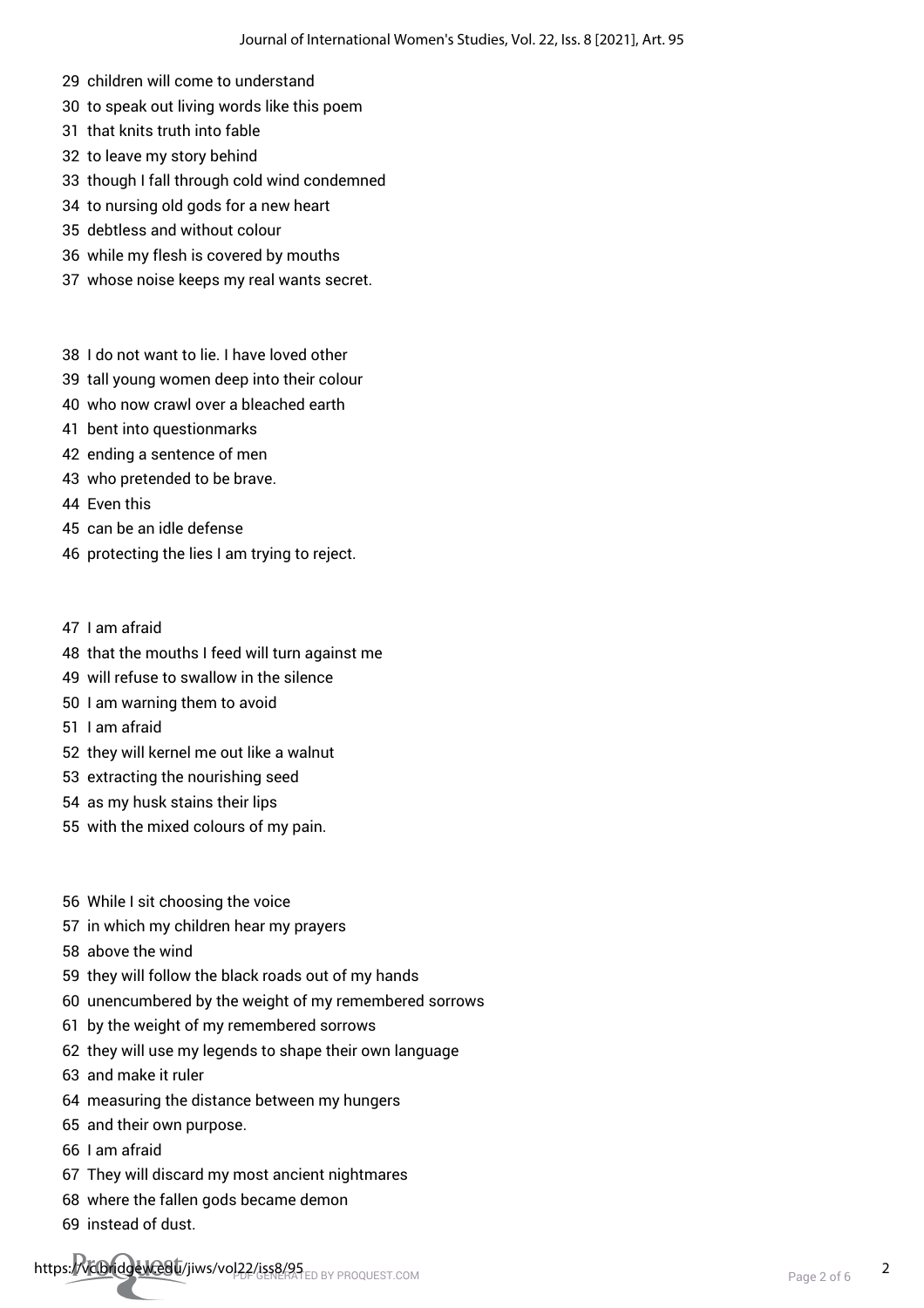II

- 70 Just before light devils woke me
- 71 trampling my flesh into fruit
- 72 that would burst in the sun
- 73 until I came to despise every evening
- 74 fearing a strange god at the fall of each night
- 75 and when my mother punished me
- 76 by sending me to bed without my prayers
- 77 I had no names for darkness.
- 78 I do not know whose words protected me
- 79 whose tales or tears prepared me
- 80 for this trial on the 17th floor
- 81 I do not know whose legends blew
- 82 through my mothers furies
- 83 but somehow they fell through my sleeping lips
- 84 like the juice of forbidden melons
- 85 and the little black seeds were sown
- 86 throughout my heart
- 87 like closed and waiting eyes
- 88 and although demons rode me
- 89 until I rose up a child of morning
- 90 deep roads sprouted over the palms
- 91 of my hidden fists
- 92 dark and growing.

#### III

- 93 Chill winds swirl around these high blank places.
- 94 It is the time when the bearer of hard news
- 95 is destroyed for the message
- 96 when it is heard.
- 97 A. B. is a poet who says our people
- 98 fear our own beauty
- 99 has not made us hard enough
- 100 to survive victory
- 101 but he too has written his children upon women
- 102 I hope with love.
- 103 I bear mine alone in the mouth of the enemy
- 104 upon a desk on the 17th floor
- 105 swept bare by cold winds
- 106 bright as neon.

#### IV

Published by Virtual Commons - Bridgewater State University, 2021<br>Page 3 of 6 3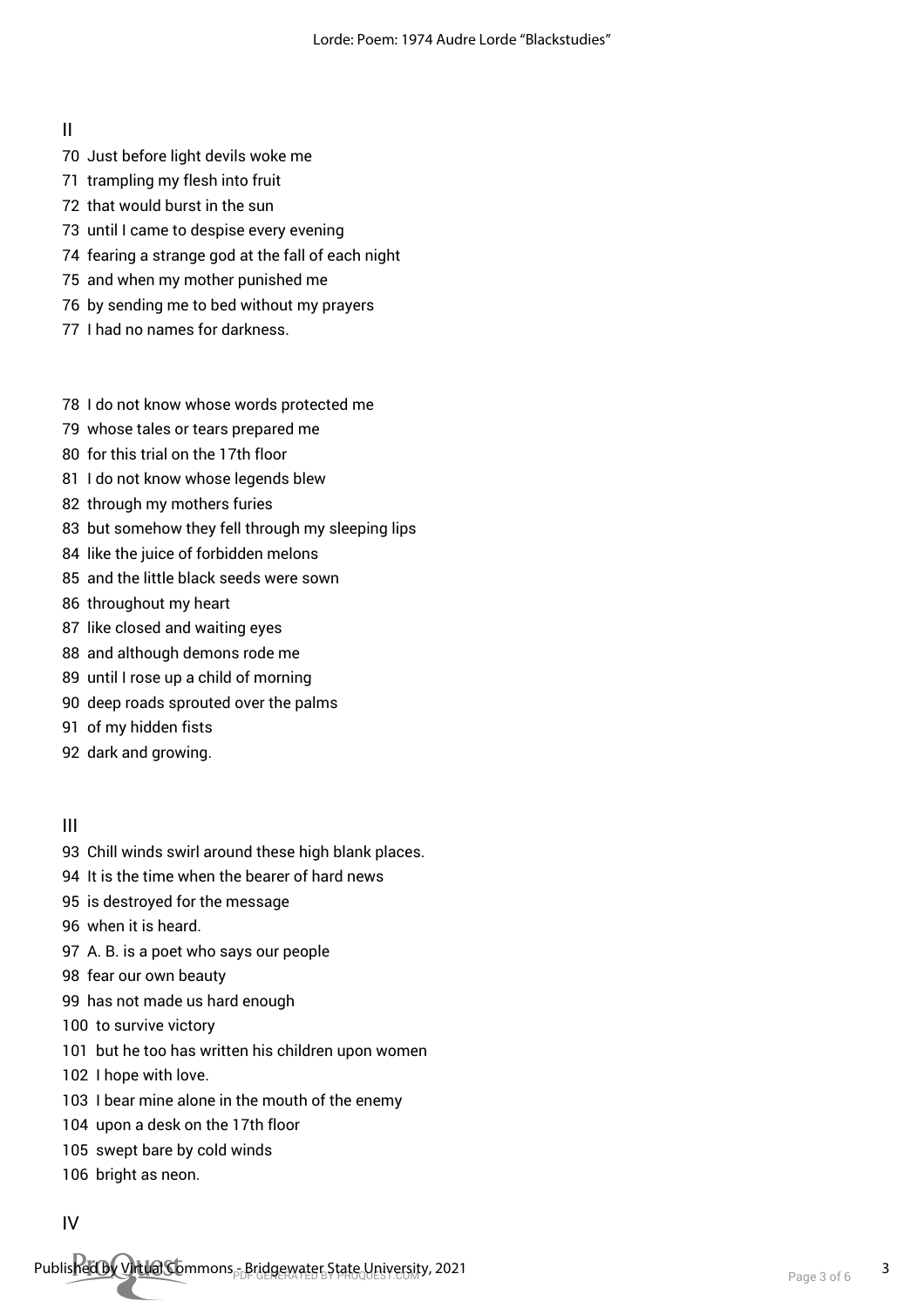- 107 Their demon father rode me just before daylight
- 108 I learned his tongue as he reached
- 109 for my hands at dawn
- 110 before he could touch the palms of my hands
- 111 to devour my children
- 112 I learned his language
- 113 I ate him
- 114 and left his bones mute in the noon sun.
- 115 Now all the words in my legend come garbled
- 116 except anguish.
- 117 Visions of chitterlings I never ate
- 118 strangle me in a nightmare of leaders
- 119 at crowded meetings to study our problems
- 120 I move awkward and ladylike
- 121 through four centuries of unused bathtubs
- 122 that never smile
- 123 not even an apologetic grin
- 124 I worry on nationalist holidays
- 125 make a fetish of lateness
- 126 with limp unbelieved excuses
- 127 shunning the use of pronouns
- 128 as an indirect assult
- 129 what skin I have left
- 130 unbetrayed by scouring
- 131 uncovered by mouths that shriek
- 132 but do not speak my real wants
- 133 glistens and twinkles blinding all beholders
- 134 "But I just washed them, Mommy!"
- 135 Only the black marks on my hands itch and flutter
- 136 shredding my words and wherever they fall
- 137 the earth springs up denials
- 138 that I pay for
- 139 only the dark roads over my palms
- 140 wait for my voice
- 141 to follow.

#### V

- 142 The chill wind is beating down from the high places.
- 143 My students wait outside my door
- 144 searching condemning listening
- 145 for what I am sworn to tell them
- 146 for what they least want to hear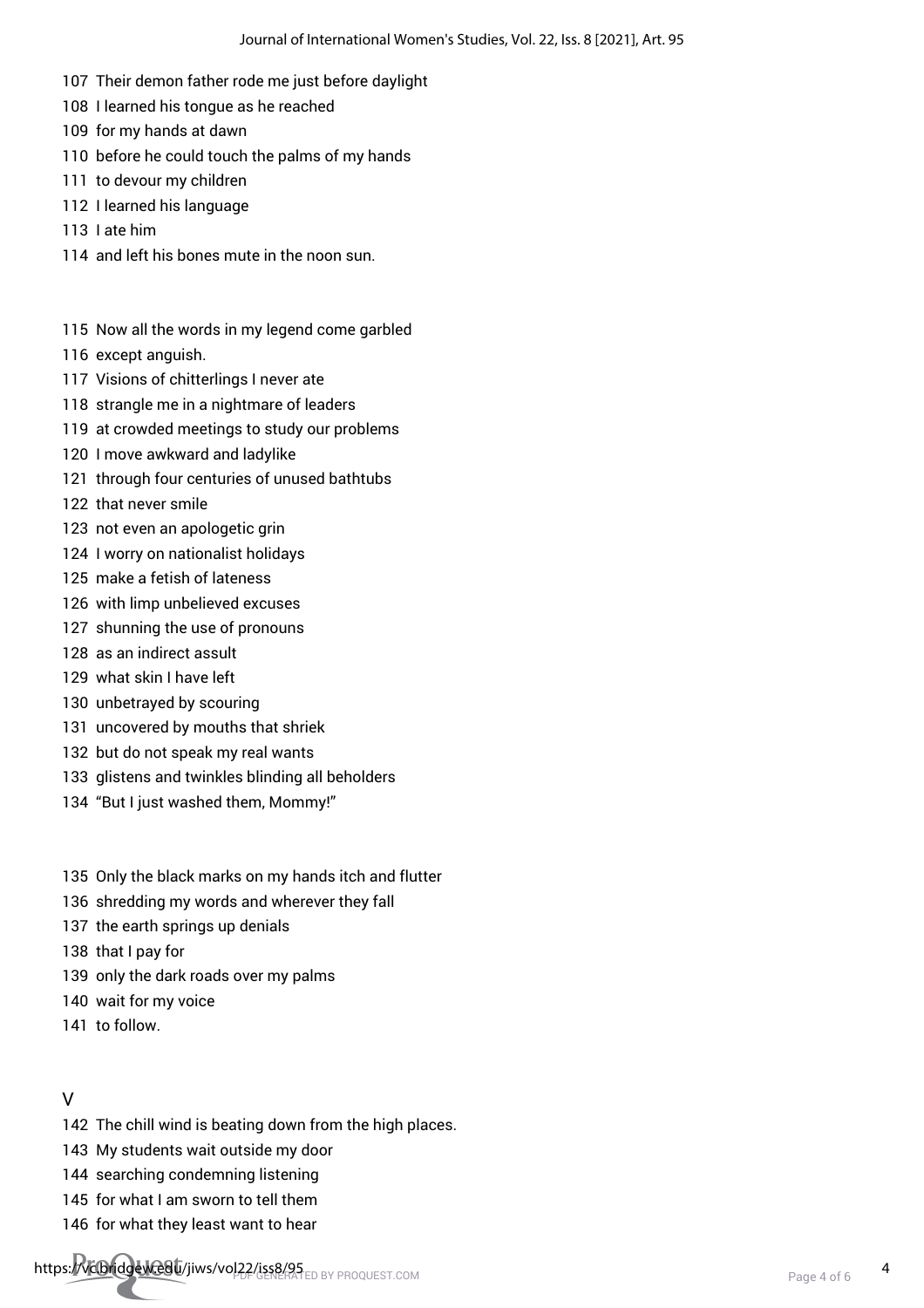- 147 clogging the only exit from the 17th floor
- 148 begging in their garbled language
- 149 beyond judgement or understanding
- 150 "oh speak to us now mother for soon
- 151 we will not need you
- 152 only your memory
- 153 teaching us questions."
- 154 Stepping into my self
- 155 I open the door
- 156 and leap groundward
- 157 wondering
- 158 what shall they carve for weapons
- 159 what shall they grow for food.

## DETAILS

| Editor:                        | Lorde, Audre                                                                                                                                              |
|--------------------------------|-----------------------------------------------------------------------------------------------------------------------------------------------------------|
| <b>Publication title:</b>      | The Collected Poems Of Audre Lorde                                                                                                                        |
| Pages:                         | 153-154                                                                                                                                                   |
| <b>Publication date:</b>       | 1997                                                                                                                                                      |
| <b>Publication year:</b>       | 1997                                                                                                                                                      |
| Publisher/Imprint:             | Norton                                                                                                                                                    |
| <b>Physical description:</b>   | 489 p.                                                                                                                                                    |
| Place of publication:          | <b>New York</b>                                                                                                                                           |
| <b>Country of publication:</b> | <b>New York</b>                                                                                                                                           |
| Series:                        | Literature Online - Twentieth-Century American Poetry - US ONLY Add-on, Literature<br>Online - Twentieth-Century African American Poetry - US ONLY Add-on |
| <b>Publication subject:</b>    | Literature                                                                                                                                                |
| Source type:                   | <b>Books</b>                                                                                                                                              |
| Language of publication:       | English                                                                                                                                                   |